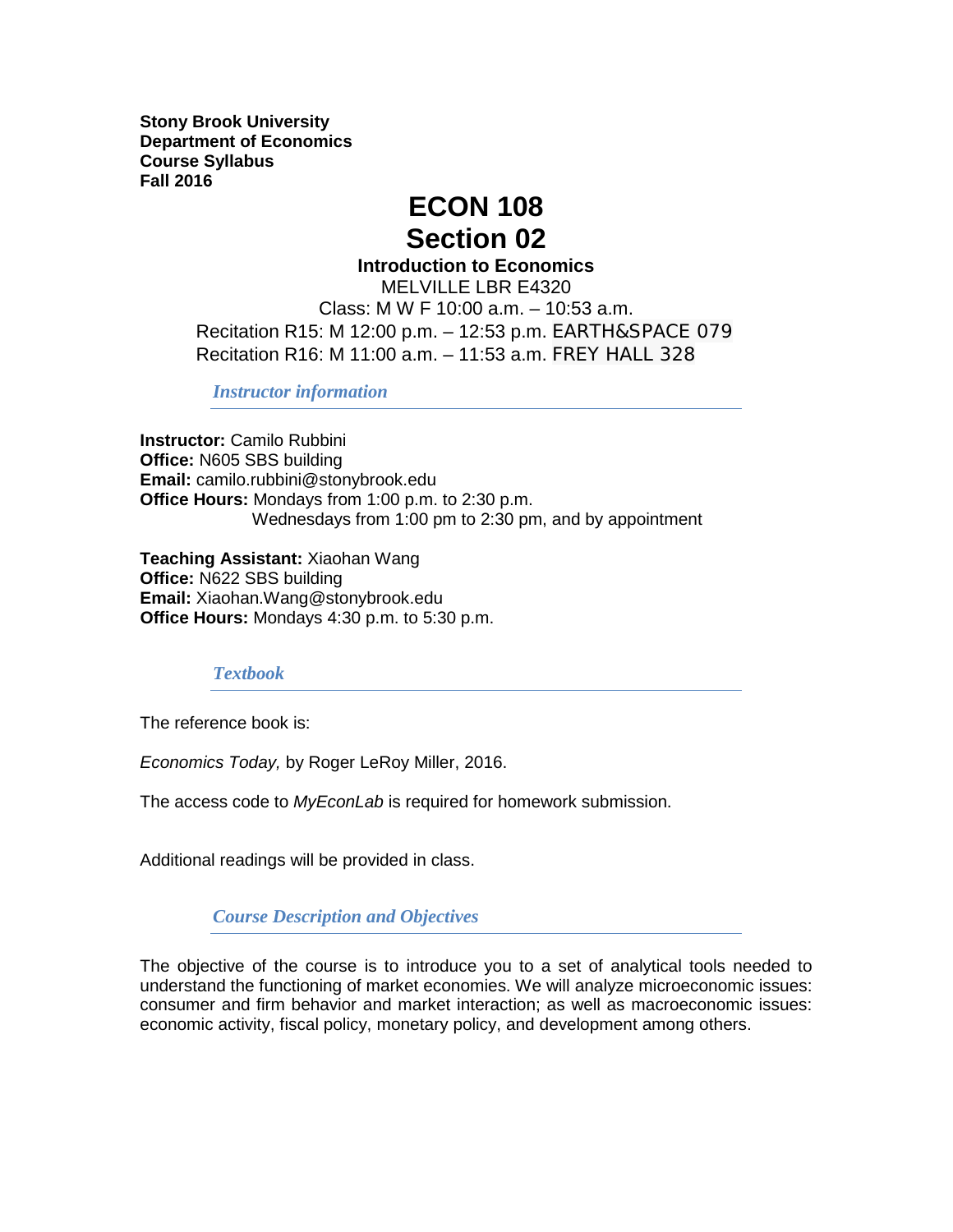### *Attendance*

Attending lectures is *highly* recommended. By attending lectures you will be able to benefit from in-class presentations and discussions. You are also responsible for learning everything discussed in class whether these topics are in the textbook or not. Additionally, extra credit will be given to students in class.

## *Grading Policy*

In this class you *buy your grade*. Therefore you have to earn enough "dollars" to afford the grade you would like. The good news is that it is easy to make money in this course; the bad news is that if you don't have quite enough money you will have to settle for the next best grade. The primary way of earning money is by doing well on the writing assignments, quizzes, and exams. Every "dollar" you earn will be accumulated into your *individual account*. You can think of this account as your savings account for the class.

### **GRADING SCHEME:**

Economics is the study of how people make choices. Therefore, one of the main goals of this course is to give you tools to make better choices. I will give you the chance to make a very important economic decision here: you will choose (individually) the grading scheme that will be applied to you, and only to you. The alternative options are the following:

Option 1: Continued by Option 2: Continued by Option 2:

**00** (10%) **800,000 (90%)** 

| <b>ASSIGNMENTS</b> | $$300,000 (30\%)$  | <b>QUIZZES</b> |  |
|--------------------|--------------------|----------------|--|
| <b>QUIZZES</b>     | $$100,000(10\%)$   | <b>EXAMS</b>   |  |
| <b>EXAMS</b>       | $$600,000~(60\%)$$ |                |  |

Please, evaluate carefully these alternatives and choose the one that is best for you. You will find more instruction on *how* and *when* to communicate your decision to me in the attached handout.

### **HOMEWORK ASSIGNMENTS:**

If you choose to work on assignments, you will have at least twelve homework assignments and each of them will worth \$30,000. At the end of the semester I will keep only your best 10 assignments. Thus, if there are 14 assignments, I will drop the 4 lowest scores. By working on your assignments you will be able to earn up to \$300,000.

#### **QUIZZES:**

You will have several quizzes in class and each of them will worth \$10,000. At the end of the semester I will keep only the best 10. By completing your quizzes, you can earn up to \$100,000. You can expect to have at least one quiz every week.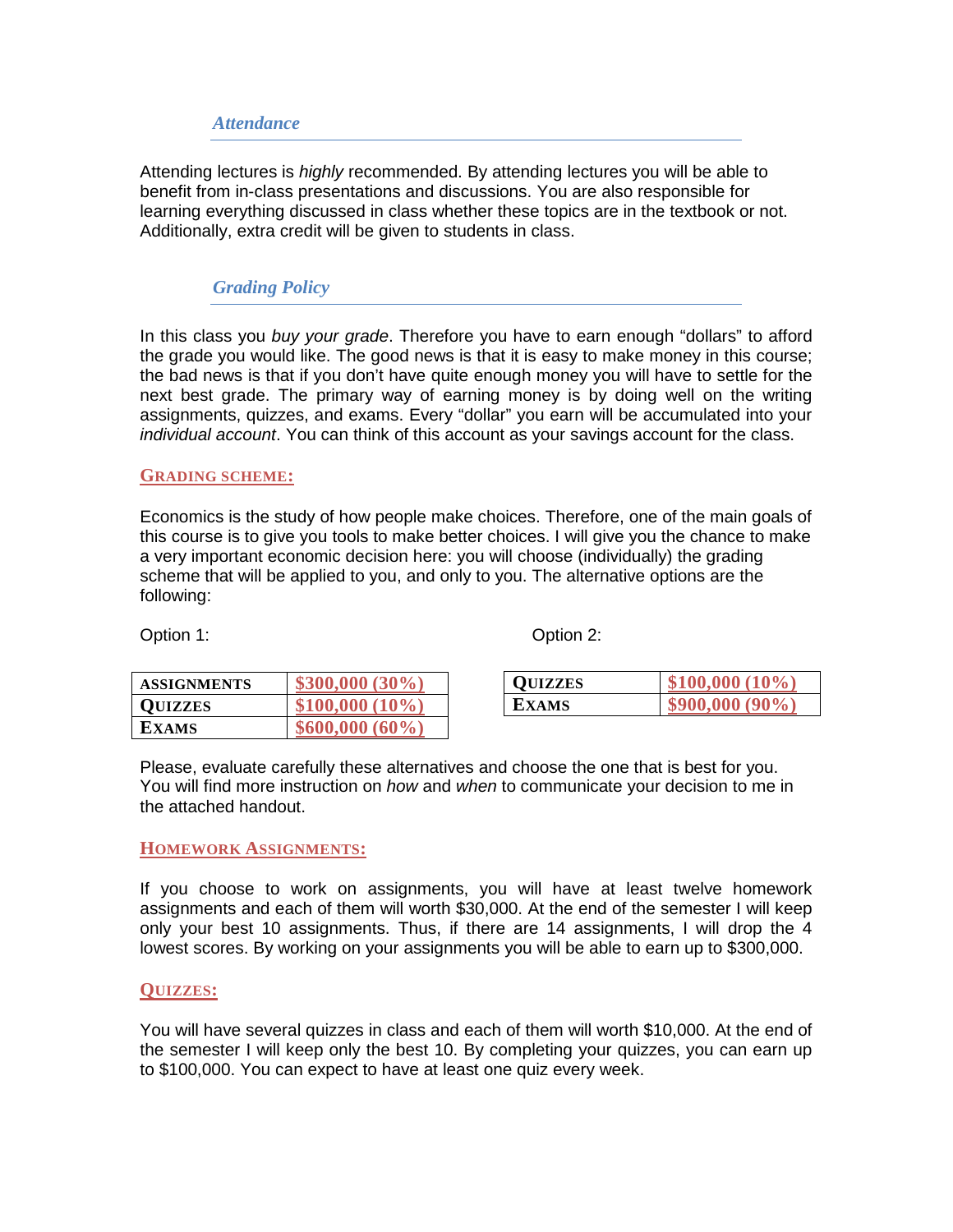### **EXAMS:**

You will have 5 exams. How much each of these exams is worth depends on your choice of grading scheme. In any case, at the end of the semester I will keep only the best four of your test scores. Only the last exam is cumulative (but you may choose to skip it if you did well enough in your previous exams) and it will be given during the final exams week. Please, check the exam schedule under *important dates*.

Note that since your lowest scoring exam will be dropped **there will be NO make-up exams.** I strongly encourage you not to miss exams. If for whatever reason classes are cancelled by the university on an exam date, the exam date will be moved to the next class.

### **EXTRA CREDIT:**

I want you in the classroom. As an economist, I know I have to compete for your attention against other important activities you may have. Learning and doing well on exams should be enough incentive. However, to make it more attractive for you to attend classes, I am willing to give you \$1000 every time you show up to your M W F classes. In order to earn this extra credit you should be on time. Occasionally, there will be additional extra credit for participating in *in-class* activities.

### **GRADING SCALE:**

| A     | \$930,000 to \$1,000,000 |
|-------|--------------------------|
| А-    | \$900,000 to \$929,999   |
| B÷    | \$870,000 to \$899,999   |
| R     | \$830,000 to \$869,999   |
| в-    | \$800,000 to \$829,999   |
| C+    | \$770,000 to \$799,999   |
| C     | \$730,000 to \$769,999   |
| $C -$ | \$700,000 to \$729,999   |
| D+    | \$670,000 to \$699,999   |
| D     | \$600,000 to \$669,999   |
| F     | \$599,999 or less        |

*Important Dates*

- **Wednesday, September 21th**: Exam I, in class.
- **Wednesday, October 19th**: Exam II, in class.
- **Wednesday, November 9th**: Exam III, in class.
- **Wednesday, December 7rd**: Exam IV, in class.
- **Tuesday, December 20th**: Exam V (FINAL), from 2:15 p.m. to 5:00 p.m. in the regular classroom.

For other relevant dates, please review the Stony Brook academic calendar at <http://www.stonybrook.edu/registrar/calendar-academic.shtml>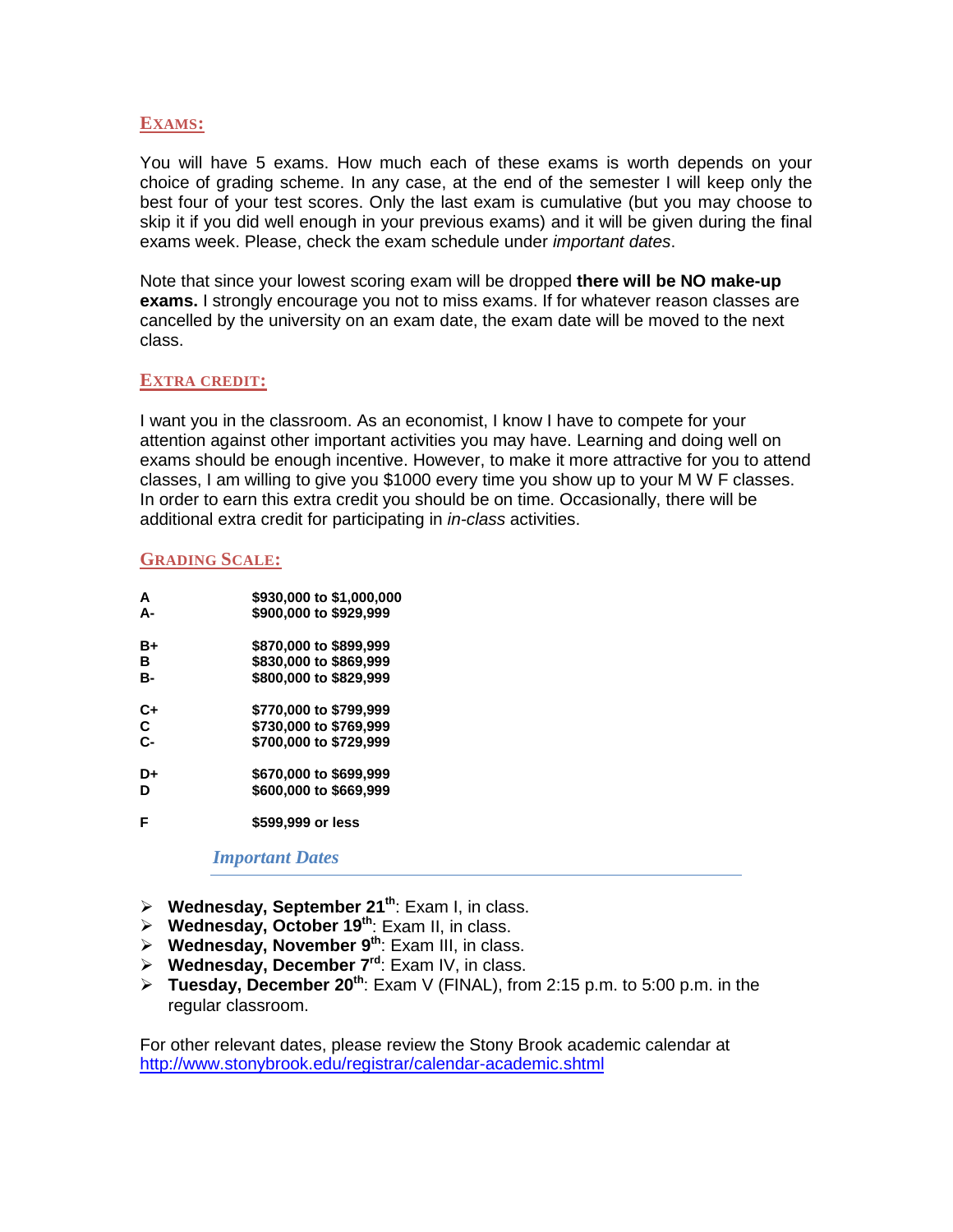| <b>Weeks</b>                    | <b>Content</b>                                                                                                                                                                                                               |
|---------------------------------|------------------------------------------------------------------------------------------------------------------------------------------------------------------------------------------------------------------------------|
| $8/29 - 9/2$                    | The Nature of Economics. Macroeconomics and Microeconomics. Normative and<br>Positive Economics.                                                                                                                             |
| Ш<br>$9/3 - 9/9$                | Scarcity and the World of Trade-Offs. The Possibilities of Production Frontier.                                                                                                                                              |
| $\mathbf{III}$<br>$9/12 - 9/16$ | Scarcity and the World of Trade-Offs. Comparative Advantage and Gains from<br>Trade. Economic Growth.                                                                                                                        |
| IV<br>$9/19 - 9/23$             | Scarcity and the World of Trade-Offs (cont.) Exam I.<br><b>Exam I Discussion and Results.</b>                                                                                                                                |
| $\mathsf{V}$<br>$9/26 - 9/30$   | Demand and Supply. Law of Demand. The Demand Schedule. Changes in Demand<br>vs. Changes in Quantity Demanded. Law of Supply. The Supply Schedule. Changes<br>in Supply vs. Changes in Quantity Supplied. Market Equilibrium. |
| VI<br>10/3-10/7                 | Extensions of Supply and Demand Analysis. Comparative Statics. Price Ceilings and<br>Price Floors.                                                                                                                           |
| VII<br>10/10-10/14              | Demand and Supply Elasticity.                                                                                                                                                                                                |
| <b>VIII</b><br>10/17-10/21      | Applications to Demand and Supply Elasticity. Exam II.<br><b>Exam II Discussion and Results.</b>                                                                                                                             |
| IX<br>10/24-10/28               | The Macroeconomy: Unemployment, Inflation, and Deflation.                                                                                                                                                                    |
| X<br>10/31-11/4                 | Measuring the Economy's Performance: The Circular Flow. National Accounting and<br>Macroeconomic Aggregates. Domestic and National Variables. Real and Nominal<br>Variables. Comparing GDP Throughout the World.             |
| XI<br>11/7-11/11                | Measuring the Economy's Performance (cont.) Exam III.<br><b>Exam III Discussion and Results.</b>                                                                                                                             |
| XII<br>11/14-11/18              | Classical and Keynesian Macro Analyses.                                                                                                                                                                                      |
| XIII<br>11/21-11/25             | <b>Thanks giving break. No Classes</b>                                                                                                                                                                                       |
| <b>XIV</b><br>11/28-12/2        | Fiscal and Monetary Policy.                                                                                                                                                                                                  |
| <b>XV</b><br>12/5-12/9          | Fiscal and Monetary Policy (cont.) Exam IV.<br><b>Exam IV Discussion and Results.</b>                                                                                                                                        |
| XVI<br>12/12-12/16              | <b>Finals' Week, No Classes</b>                                                                                                                                                                                              |
| XVI<br>12/20                    | <b>EXAM V (FINAL EXAM)</b>                                                                                                                                                                                                   |